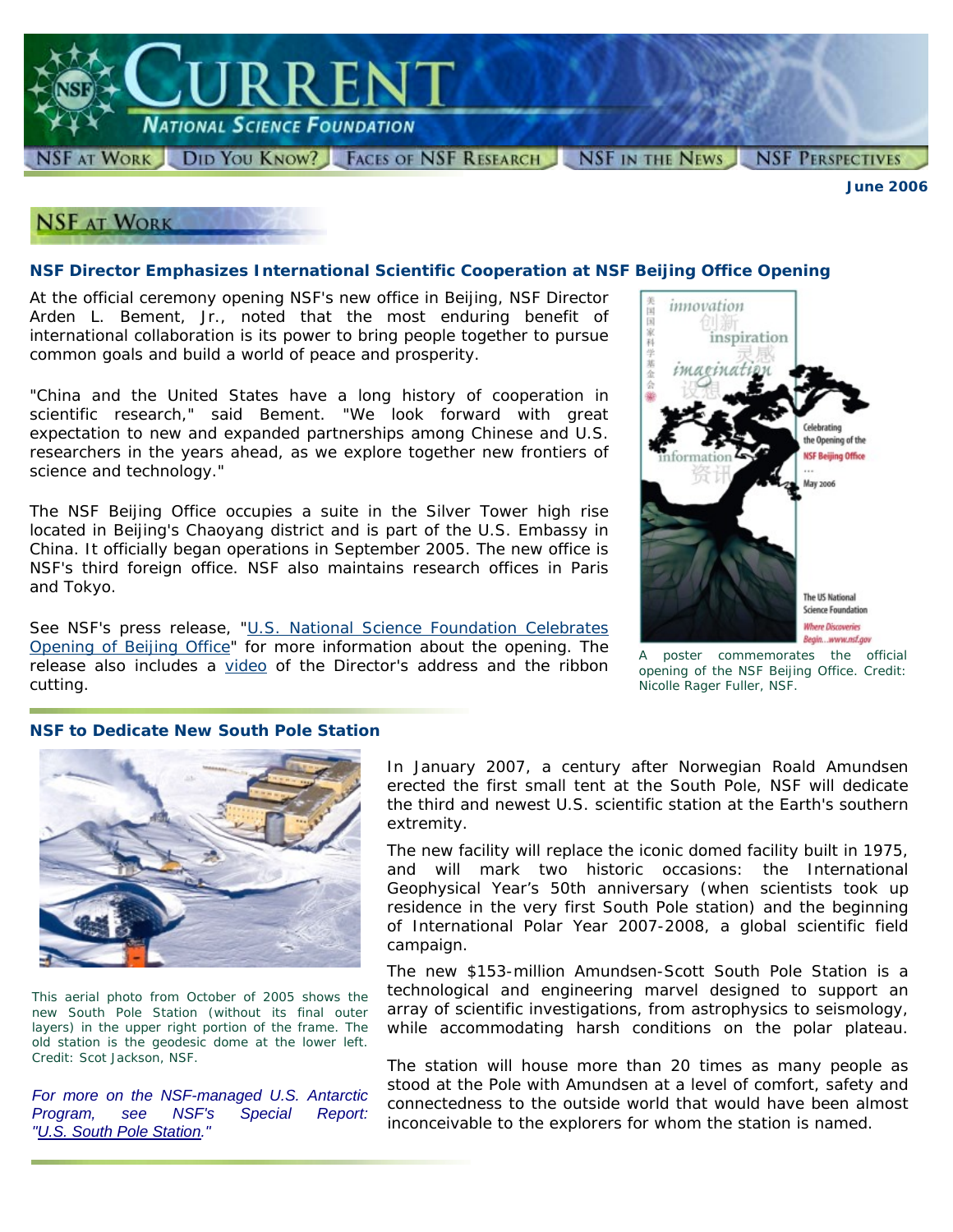#### **DNA "Strikes It Rich" in Rush to Fight Cancer**

By attaching strands of "antisense" DNA to nanometer-scale gold particles, scientists at Northwestern University have significantly enhanced the strands' ability to suppress the production of proteins that cause cancer.

Antisense DNA, a kind of molecular mirror image of ordinary DNA, can be tailored to disrupt the production of specific protein molecules in the cell. Researchers have long believed that antisense DNA could be more effective than conventional drugs at fighting cancer and other diseases with a genetic basis, but the strands tend to break down in biological systems.

Now, the Northwestern group has shown that attaching antisense DNA strands to the surface of gold nanoparticles makes the strands both more stable and more effective in their protein-suppression role.

This research team is supported in part by NSF. Read NSF's Discovery, ["Gold Nanoparticles Could Improve Antisense Cancer Drugs](http://www.nsf.gov/news/news_summ.jsp?cntn_id=106998)" for more details.



*Researchers have significantly enhanced "antisense" DNA's ability to suppress the production of proteins that cause cancer by attaching it to nanometer-scale gold particles. The DNA strands (purple) then sequester RNA molecules (red) before they have the chance to result in diseasecausing proteins. Credit: F. Tsuyohiko, N. Rosi, and D. Giljohann, Northwestern Univ.*

#### **Flippers for Locomotion: Better Two? Better Four?**



*Madeleine, an underwater robot, is helping scientists and engineers better understand the most energyefficient way to use flippers for efficient underwater autonomous vehicles. Credit: John Long, Vassar College.*

An underwater robot is helping scientists understand why four-flippered animals such as penguins, sea turtles and seals use only two of their limbs for propulsion, whereas their long-extinct ancestors seemed to have used all four.

When researchers put a robot named Madeleine through her paces, they found that her top cruising speed did not increase when she used four flippers instead of two -- apparently because the front flippers created turbulence that interfered with the rear flippers' ability to generate forward propulsion. Maintaining the same speed with four flippers also took significantly more energy. Results from experiments such as these aid engineers in designing underwater autonomous vehicles and help scientists understand why certain traits survived over others during the process of evolution.

*locomotion as well as to design more*  Madeleine was developed through support provided by NSF's Collaborative at Undergraduate Institutions and the Major Research Instrumentation programs. For more information, see "[Swimming Robot Tests](http://www.nsf.gov/discoveries/disc_summ.jsp?cntn_id=107009)  [Theories About Locomotion in Existing and Extinct Animals.](http://www.nsf.gov/discoveries/disc_summ.jsp?cntn_id=107009)"

## DID YOU KNOW?

**Support from NSF in basic biological research was critical to the discovery of Yellowstone National Park's most famous bacterium,** *Thermus aquaticus***.** An enzyme derived from this microorganism powers a process called the polymerase chain reaction (PCR), which is used in thousands of laboratories to make large amounts of DNA for a variety of biotechnology applications.

As a result of this technology, an entire industry centered on creating PCR-related tools developed. The demand for PCR in biotechnology and pharmaceutical labs has resulted in a plethora of reagents and consumables from manufacturers. The ability to use DNA via PCR has also revolutionized medical diagnostics, forensics, paternity testing and other biological sciences.



*PCR -- a ubiquitous technology -- now underpins the biotechnology industry. The Biotechnology Industry Organization (BIO) reported the total value of U.S. publicly traded biotech companies at \$311 billion as of early April 2005. Credit: Nicole Rager Fuller, NSF.*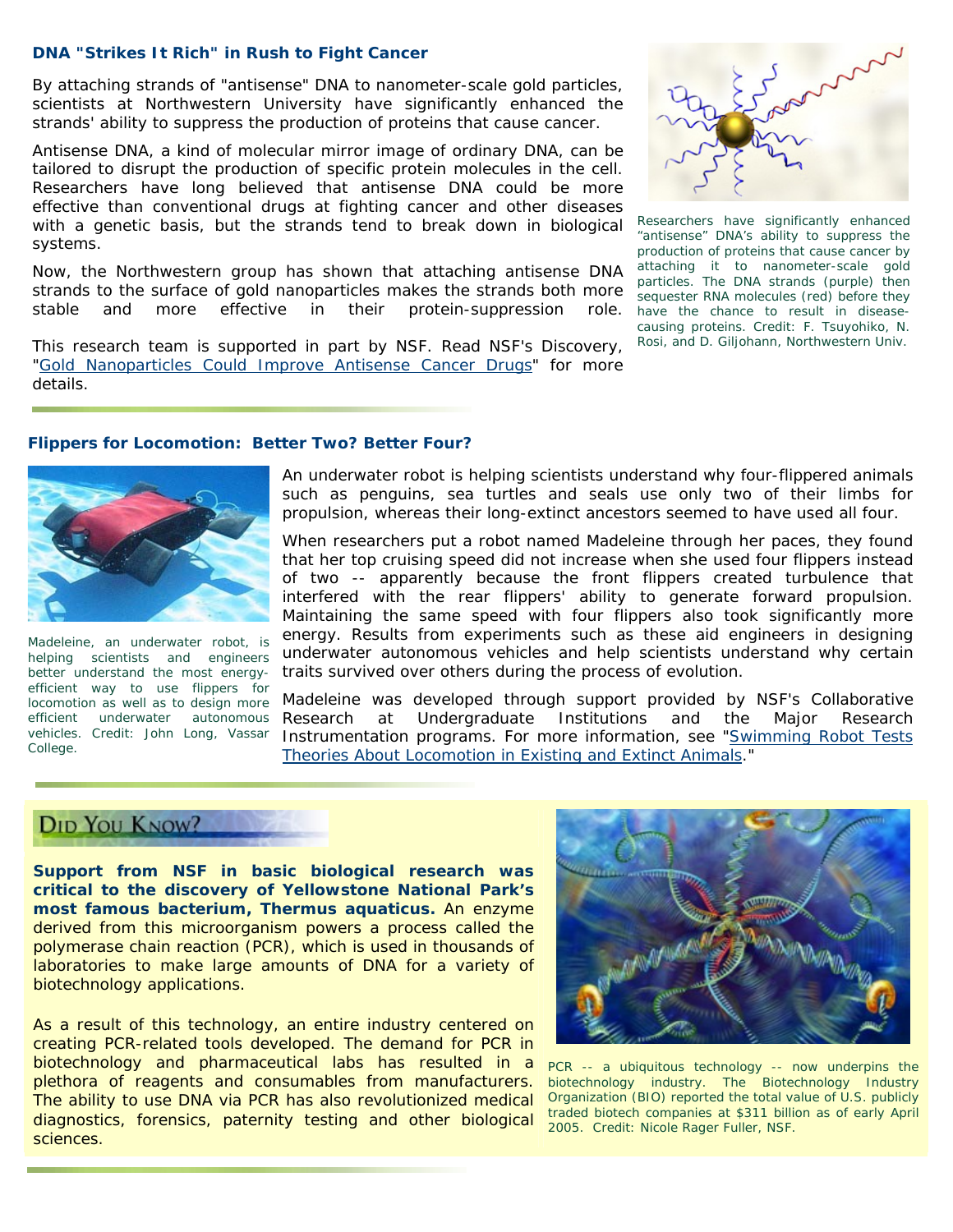## **FACES OF NSF RESEARCH**

#### **Touching Base with Jim Collins**



*Jim Collins is one of the first to tell you that NSF support can help mold a future. An NSF undergraduate scholarship introduced him to biological research—and he never left the field. In addition to being a Virginia M. Ullman Professor of Natural History and Environment at Arizona State University, Collins now heads NSF's*  [Directorate for Biological Sciences](http://www.nsf.gov/dir/index.jsp?org=BIO) *(BIO). He oversees the foundation's nearly \$580-million annual investment in fundamental biological research and serves on the senior management team. We recently chatted with him to learn more about the "fruits of his labor." (Photo credit: Sam Kittner/kittner.com).*

*NSF: Has NSF influenced your career?* **Collins:** Definitely, yes. I've worn many NSF hats. I had my first NSF support in the summer of 1968; it was from the program that NSF now calls Research Experiences for Undergraduates. The opportunity afforded to me by that program launched my research career in biology. Over the years, my research has also been supported by NSF grants. I've also previously served as an NSF program officer and on external advisory committees.

Now, I'm fortunate to find myself as the head of NSF's Biological Sciences Directorate. It's a privilege to play a role in NSF's senior leadership.

*NSF: How would you characterize your first months as BIO's Assistant Director?* **Collins:** In a word, "busy."

I've enjoyed engaging in NSF activities at this new level. It's fun, exciting and challenging—all the *Historians will look*<br>things I hoped it would be.

#### *NSF: Do you see any common themes throughout NSF's biological*

*research portfolio?* **Collins:** We support basic research in four principal areas: molecular and cellular biology; evolutionary biology; genetics; and ecology—as well as the connections at their interfaces, which is integrative biology. This research is broadening the theoretical and conceptual boundaries in biology.

We also recognize that many of the biological research frontiers require integration with other areas of scholarship, like the social sciences, geology, engineering, the physical sciences, and computer sciences. It's creating a synergy that will lead to amazing new research opportunities.

*NSF: Do you see challenges in the near future for biological research?* **Collins:** An ongoing challenge in managing NSF's research portfolio is the ability to fund all the great ideas we receive in the form of proposals. Ensuring that support for basic biological research continues to grow is vital for continued success.

*back on this time as the 'Century of Biology.' We're poised for an unprecedented wave of innovation that will improve human health, environmental sustainability and agricultural production. Knowledge gained from basic research will fuel our progress."*

Training the next generation of biological researchers and educators is also a key to maintaining our nation's preeminence in science and engineering.

*NSF: You are maintaining your research lab at Arizona State; how is that going?* **Collins:** It's great. I have wonderful students and post-docs that keep me directly engaged in the science. The needs of the students and the day-to-day operation of the laboratory, combined with the day-to-day interactions with terrific scientists and science administrators here at NSF, are constant reminders of a researcher's true perspective. The direct interaction with scientists and students in the field and lab keeps me connected to the basic research questions and needs of an educator-scientist, like those in the communities we serve at NSF.

## **NSF IN THE NEWS**

#### [Supercomputers Are About to Get a Lot More Super](http://www.mercurynews.com/mld/mercurynews/news/politics/14862214.htm)

*Knight Ridder Newspapers (06/20/06) --* The National Science Foundation has asked researchers to submit proposals for the development of the infrastructure for a petascale computing system to be ready by the close of the decade to help in such endeavors as the mapping of the three-dimensional structure of the trillions of proteins that make up a living organism and ever-changing interactions within the land, ocean, and atmosphere that control the Earth's weather and climate.

#### [Playing 2nd Base: R2-D2](http://www.azcentral.com/arizonarepublic/opinions/articles/0619mon2-19.html)

*Arizona Republic (06/19/06) --* Professors from Arizona State University have built the world's first baseballfielding robot as part of a NSF-funded effort to create machines capable of performing simple human tasks.

#### [Engineering Careers Begin Here, NSF, Teachers Hope](http://www.telegram.com/apps/pbcs.dll/article?AID=/20060613/NEWS/606130366&SearchID=73247552293729)

*Worcester Telegram & Gazette (06/13/06)* -- The three-year Power UP! project sponsored by NSF and the Boston Museum of Science aims to bring Massachusetts teachers and researchers together to brainstorm how best to encourage students to participate in STEM fields.